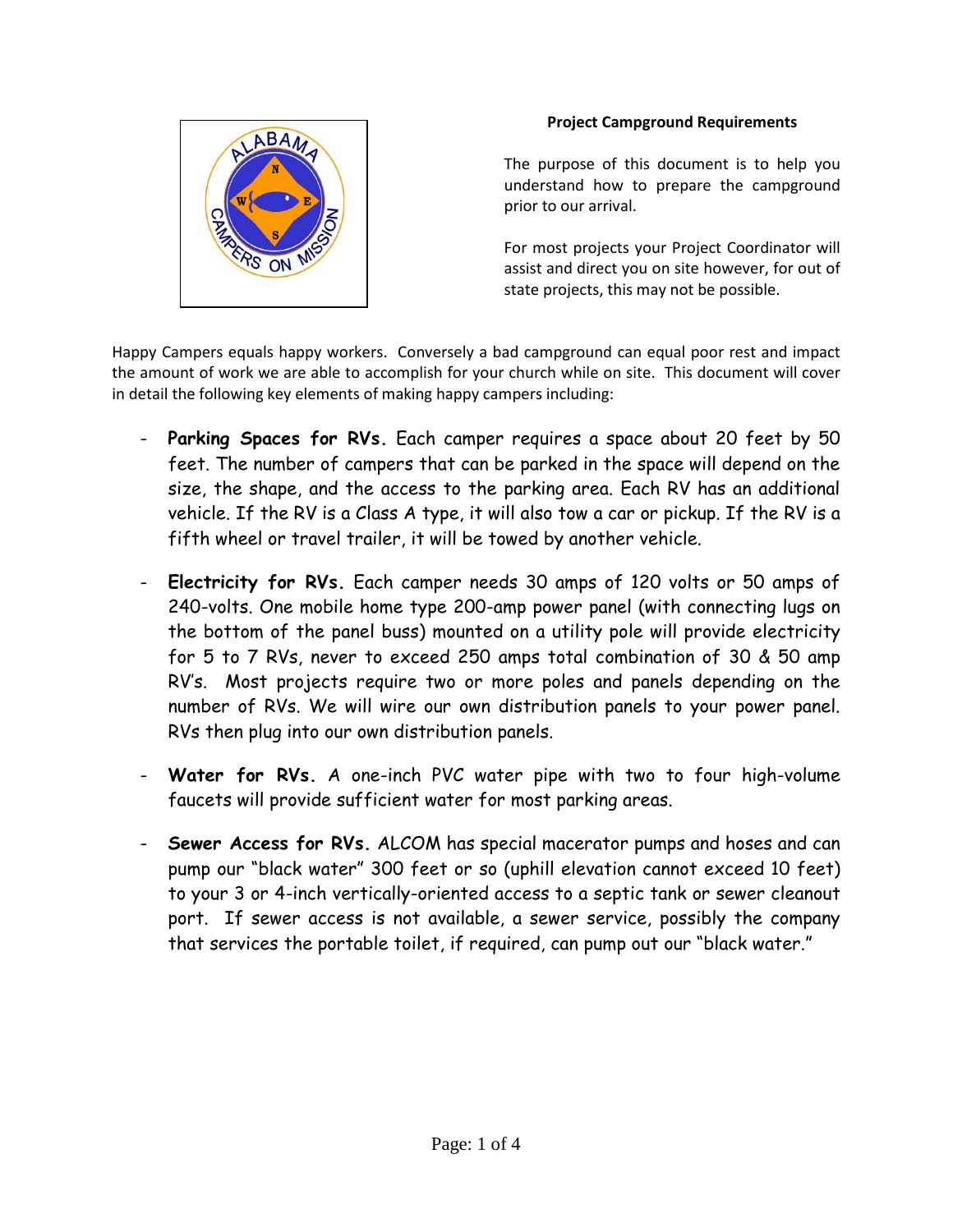Parking Spaces for RVs: Each camper requires a space about 20 feet by 50 feet. The number of campers that can be parked in the space will depend on the size, the shape, and the access to the parking area. Each RV has an additional vehicle. If the RV is a Class A type, it will also tow a car or pickup. If the RV is a fifth wheel or travel trailer, it will be towed by another vehicle.



The Campground should be relatively level. What appears to be level; may require extreme blocking to level the RV. This pictured situation was only about 8 inches drop over the 40' length of a Class A motor home.



When possible, we prefer to park our RV's butt to butt, leaving an alleyway between them where the utilities are placed. That helps to minimize the length of both RV electrical extension cords and water hoses.



The ground should be firm (wet or dry) in order to support the weight of our rigs. Class A motor homes approach 30,000 lbs. The firm ground must also include a turning radius in order to park our rigs. Being pulled by a tow truck in soft dirt is not good!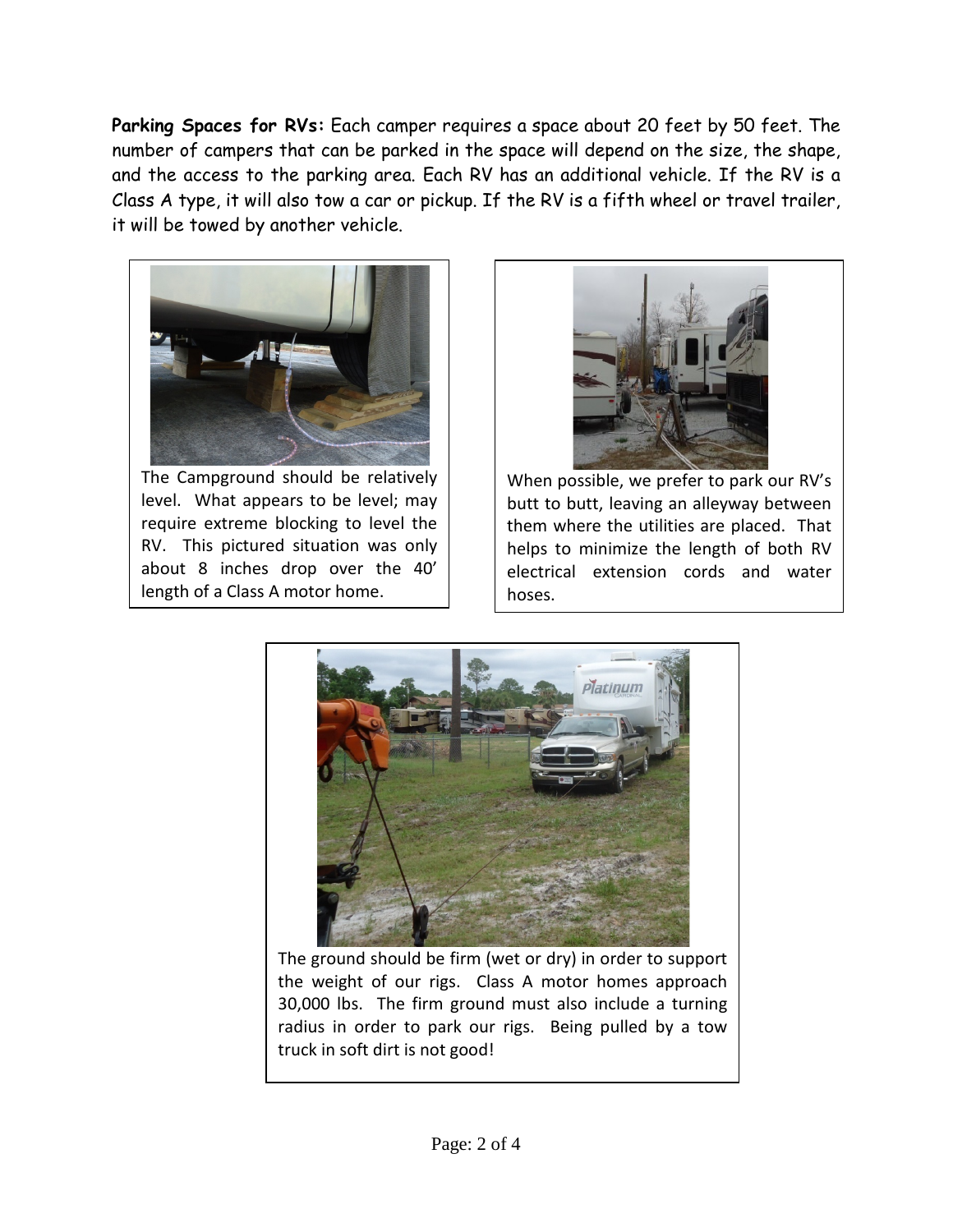**Electricity for RVs:** For many sites this will be your most expensive and time consuming set-up. We recommend that this be worked in conjunction with your selection of the physical campground above **For most sites it will be necessary to engage a qualified electrician and to meet with your local power company engineer to discuss where and how you will meet the RV electrical needs.** Working together creatively can be a win win in both saving Power Company and your set-up costs. **Do not put this off to the last minute as many power companies have a lead time requirement for their work!**

Each camper needs 30 amps of 120 volts or 50 amps of 240-volts. One mobile home type 200-amp power panel (with connecting lugs on the bottom of the panel buss) mounted on a utility pole will provide electricity for 5 to 7 RVs, never to exceed 250 amps total combination of 30 & 50 amp RV's. Most projects require two or more poles and panels depending on the number of RVs. We will wire our own distribution panels to your power panel. RVs then plug into our own distribution panels.



**Meter base mounted on pole with 200 amp power breaker panel underneath meter for which your ministry is responsible**. On the right is ALCOM provided distribution panel. We also provide the cable between your breaker panel and our distribution panel.



Another situation – note **this site has 2-200 amp power breaker panels underneath one meter.** Sitting in foreground is the ALCOM provided distribution panel with a second ALCOM panel out of site to the left. We can supply cable to extend approx 50' from meter to our panel. ALCOM normally connects our panel to your breaker panel.



Some of our rigs are 13' tall. Please ensure your power poles and supply cables are sufficiently high for RV's to safely pass underneath.